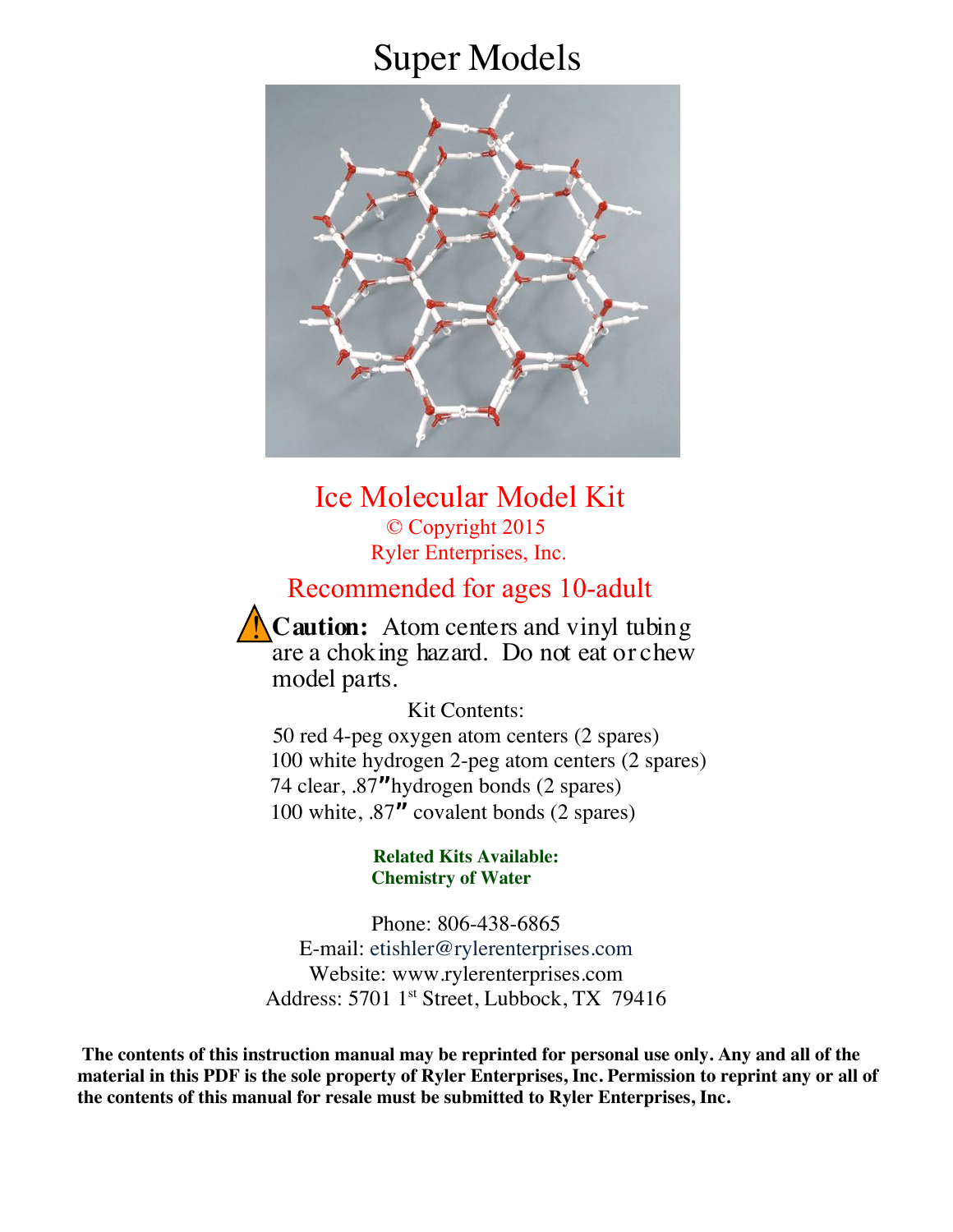## General Information

Ice, of course, ordinarily refers to water in the solid phase. In the terminology of astronomy, an ice can be the solid form of any element or compound which is usually a liquid or gas. This kit is designed to investigate the structure of ice formed by water.

Water ice is very common throughout the universe. According to NASA, within our solar system ice is found in comets, asteroids, and several moons of the outer planets, and it has been located in interstellar space as well.

There are about 18 different ice crystalline phases (regularly organized structures) and three phases that have no regular organization. The latter are called amorphous or glassy ices. The glass we come in contact with every day has no regular molecular framework, and since amorphous ice resembles this characteristic of glass, the term "glassy" is applied to amorphous ice. The form that ice takes depends on the temperature and pressure conditions present when the ice forms. Most of the names for the crystalline types are very simple, e.g. Ice-one (or Ice I), Ice-two (or Ice II), Ice-three (or Ice III), etc. See the following for more information about ice phases and naming conventions.

http://www.idc-

online.com/technical\_references/pdfs/chemical\_en gineering/Ice\_phases.pdf

The most common type of earthbound ice is ice  $I_h$ . The subscript "h" on the I means hexagonal. When you build your model, you will see water

molecules forming hexagons. Glassy ice (ice  $I_c$ ), When can be found in the earth's upper atmosphere. The subscript "c" on the I means cubic.

The other forms of crystalline ice are made in laboratories.

A water molecule consists of a tetrahedral, central oxygen atom with two lone pairs of electrons. Each oxygen is also covalently bonded to two hydrogen atoms. Hydrogen atoms of nearby water molecules form hydrogen bonds with the lone pairs of electrons on an oxygen of a water molecule. See Fig. 1 below.



Fig. 1 Two water molecules bonded by a hydrogen bond.

The symbol  $\delta$  means partial, so when a plus sign is added, the combination means partial positive charge. The opposite obtains when a negative sign is added to the δ.

In ice I, the bonding of six neighboring water molecules produces an open hexagonal ring thereby decreasing the density of the solid. In the ring, the molecules are further apart than they are in the liquid state. This is why ice floats. See Fig. 2.



Fig. 2 A portion of an ice crystal showing hexagonal arrangement of six water molecules.

An interesting project using ice was proposed by the British during World War II. An English inventor by the name of Geoffrey Pike convinced the Royal Navy to build an aircraft carrier out of sawdust and ice. The material, which became known as pykrete, was used to build a small test version of a ship that was launched into a lake in Canada. Due to the fast approaching end of the war, the project was cancelled. To read more about this interesting use of ice go to: https://en.wikipedia.org/wiki/Pykrete

For more general information about iced, see http://www1.lsbu.ac.uk/water/ice\_phases.html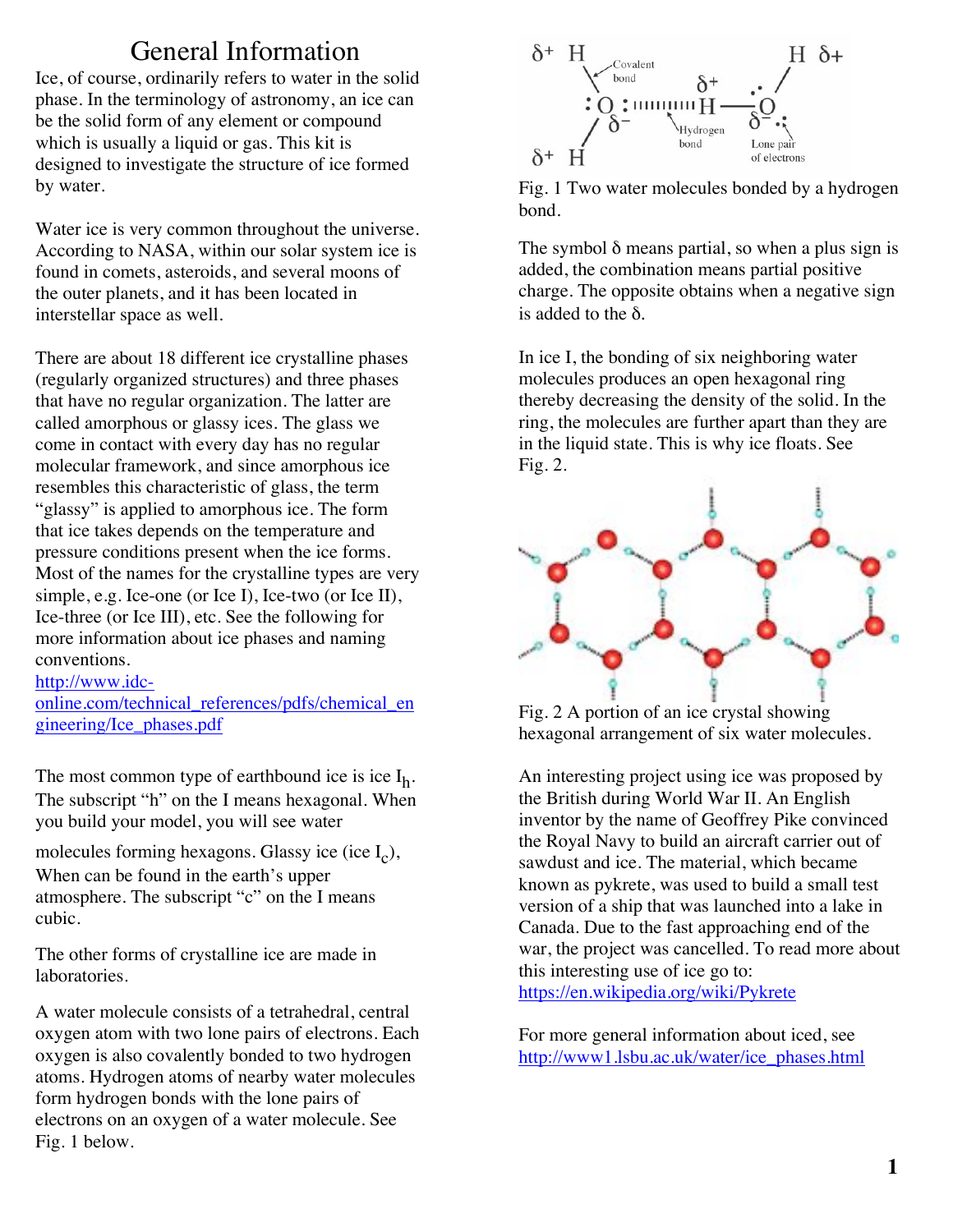## Ice Assembly Instructions

1. Connect two of the white 2-peg hydrogen atom centers to a red 4-peg oxygen atom center using the short, white tubes. This represents a covalently bonded water molecule. See Fig. 3. Repeat this process with all the red (oxygen) and white (hydrogen) atom centers. See Fig. 4.



Fig. 3 A single water molecule.



Fig. 4 Forty-eight completed water molecules.

2. You will start building the ice model by constructing a hexagon made of six water molecules. It will be helpful to see what the finished hexagon looks like and to see patterns in the placement of the individual water molecules and bonds in the closed ring.

Notice that going clock-wise from any red, oxygen atom to a hydrogen atom the bond is covalent. The bond between each hydrogen atom and the next clock-wise oxygen is a clear H bond. See Fig. 5.



Fig. 5 A hexagonal ring of six water molecules.

Fig. 6 provides an additional method to assure the proper alignment of atoms and bonds in the hexagon. First observe that the ring should not be flat (planar). Due to bond strain within the ring, the ring becomes naturally bent into a chair conformation. As a result of ring bending, three of the oxygen atoms have lone pairs of electrons in an axial (vertical) position and three lone pairs in an equatorial (horizontal) alignment. Axial and equatorial placements alternate with each other.

In a similar way, three of the hydrogen atoms not participating in H bonds are axial and three are equatorial.



Fig. 6 Six water molecules in a chair conformation.

Take six water molecules and six clear H bonds in order to make the hexagonal ice structure. See Fig. 7.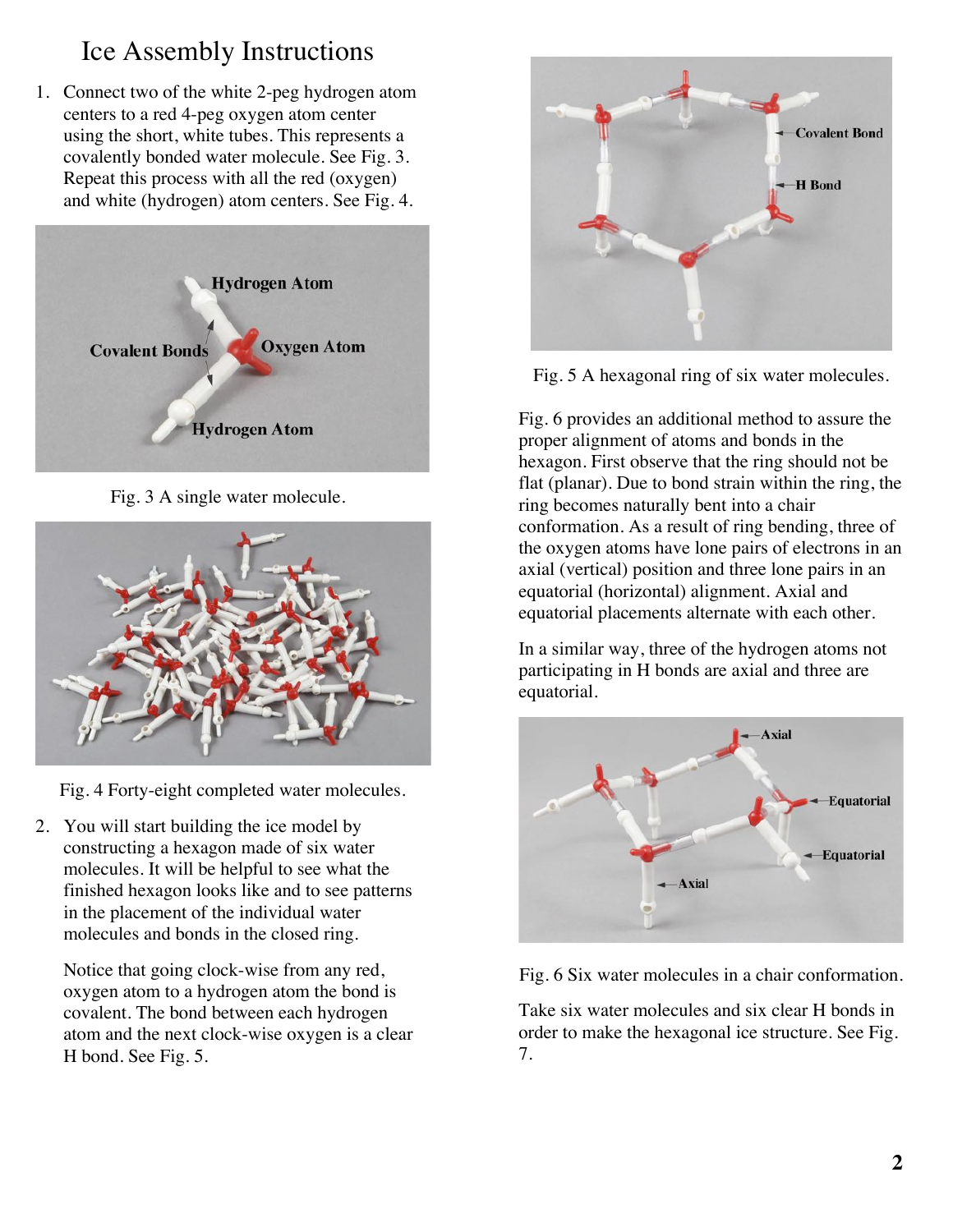

Fig. 7 Readying six water molecules and six H bonds to make a hexagonal ring.

A handy method which you can use to ensure proper alignment of any two consecutive water molecules is to look down an oxygen atom covering another oxygen atom behind it as shown in Fig. 8.

You are looking for a staggered conformation. Fig. 9.



Fig. 8 Staggered bonds on oxygen atoms.



Fig. 9 Simplified diagram of staggered oxygen atoms.

3. Layer number 1 can now be completed to form the general shape shown in Fig. 10.



Fig. 10 The generalized shape of one layer of ice.

When adding more water molecules and hydrogen bonds to the hexagonal ring you just completed, you will use the principle of alternating axial and equatorial nonbonding pairs of electrons on the oxygen atoms you connect. Ignore the pattern of clock-wise, alternating covalent bonds and H bonds you used to make your first hexagonal ring.

Look back to Fig. 6 to refresh your memory with regard to axial and equatorial oxygen lone electron pair placements.

Arrange Ring #1 as shown below in Fig. 11 and set aside four water molecules and five H bonds.



Fig. 11 Getting Ring #1 ready for adding four more water molecules.

Attach a new H bond to the equatorial hydrogen atom furthest away from you, and place the oxygen of a water molecule onto the H bond. The new oxygen nonbonding electrons should be equatorial. See Fig. 12.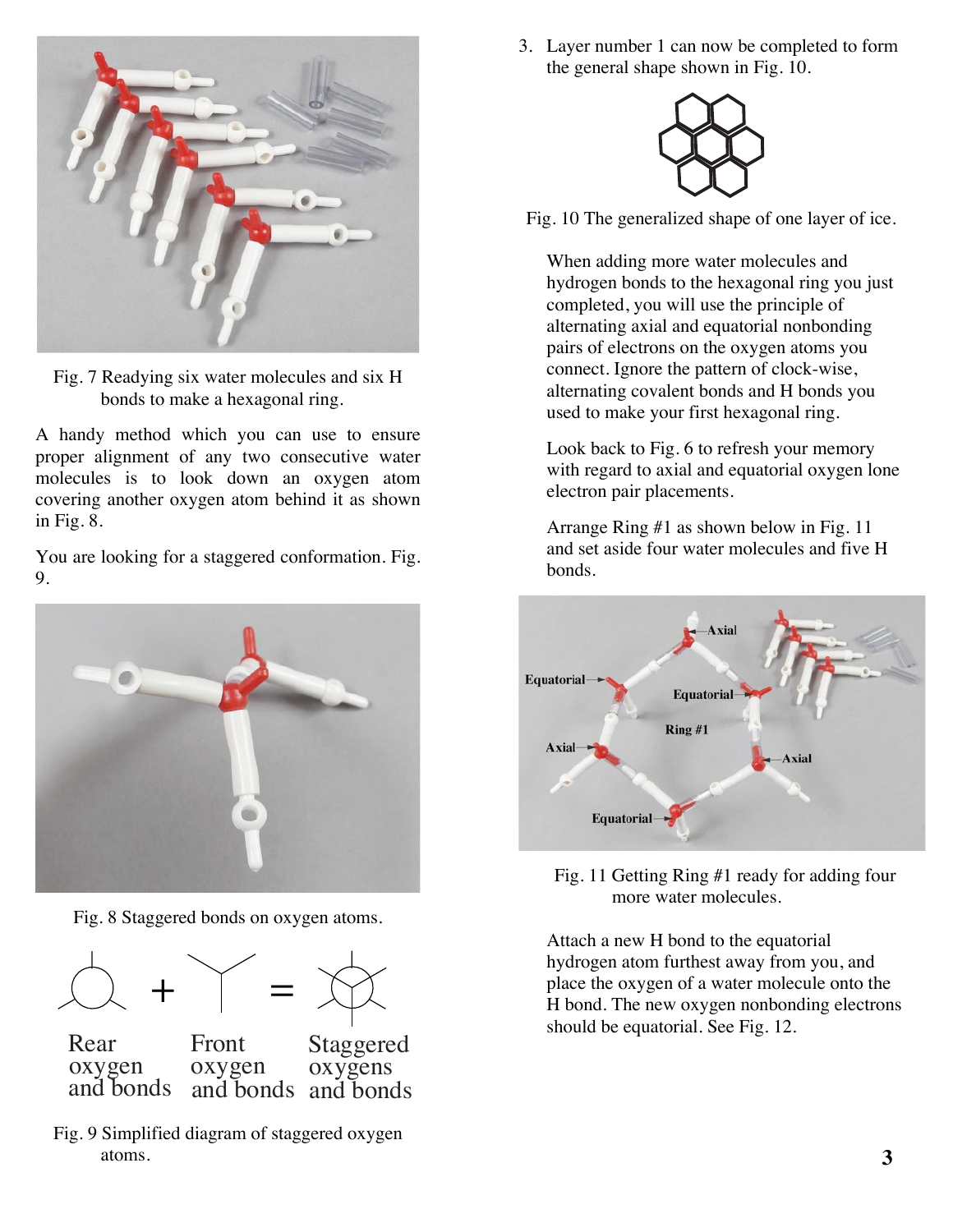

Fig. 12 Beginning a new ring attached to Ring #1.

Now add a second H bond and water molecule to Ring #1, making sure that the nonbonding electrons on oxygen are in an axial position. See Fig. 13.



Fig. 13 Ring #1 with two new water molecules attached.

Add a third H bond and water molecule to Ring #1, making sure that the nonbonding electrons on oxygen are in an equatorial position. See Fig. 14.



Fig. 14 Ring #1 with three new water molecules attached.

Connect the last water molecule and two H bonds to finish Ring #2. See Figs. 15 and 16. Pay close attention to the alternating axial and equatorial oxygen lone pairs of electrons.



Figs. 15 The completed second ring (Ring #2).



Figs. 16 A side view of Rings #1 and #2.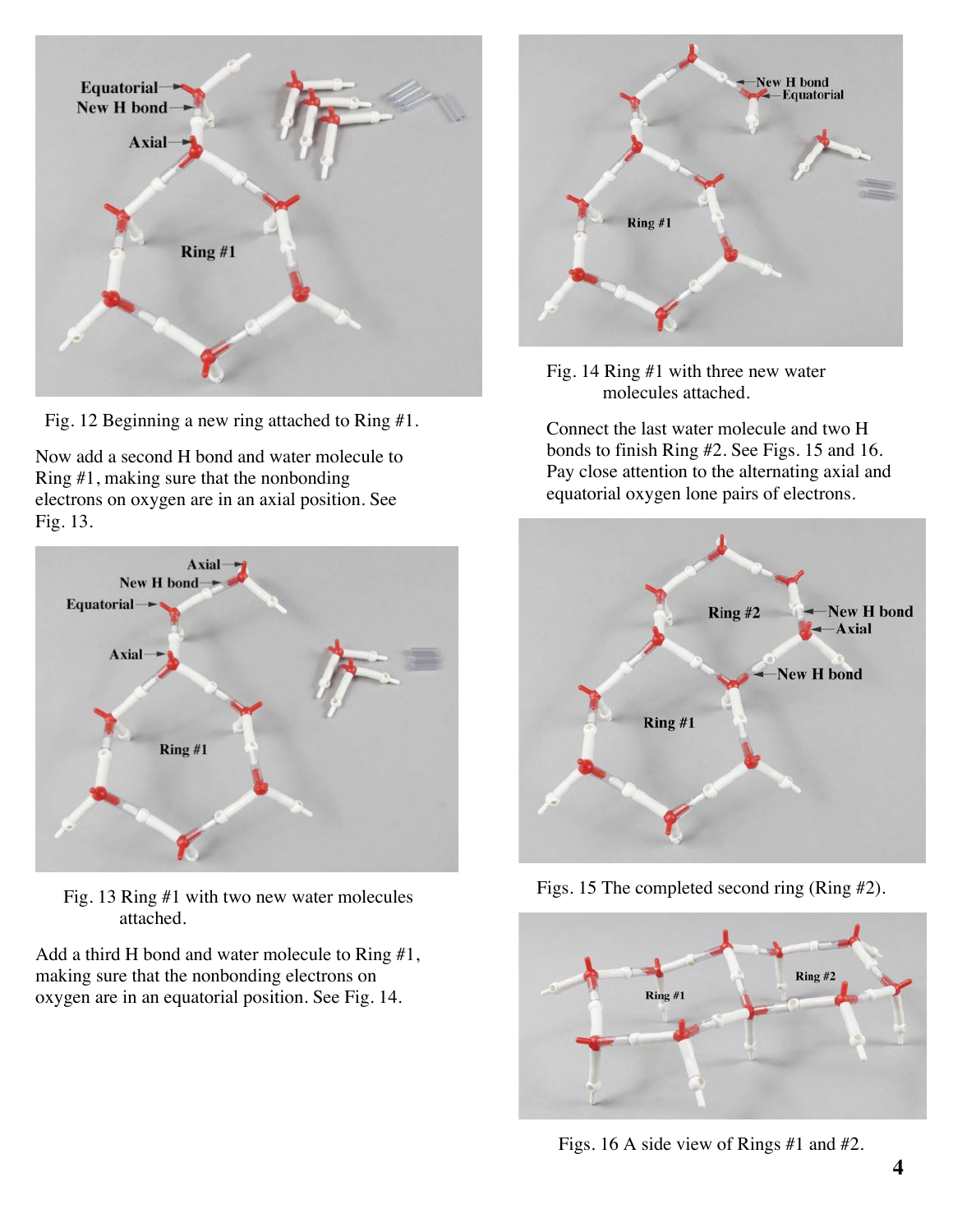In order to finish a layer of ice, you will have to add water molecules to the five remaining sides of the central ring (Ring #1). Fig. 17 shows Ring #1 and Ring #2, the three water molecules and four H bonds needed to make Ring #3.



Fig. 17 Preparing to add Ring #3.

Connect one water molecule and one H bond to Ring #2 as you can se in Fig. 18.



 Fig. 18 Adding one H bond and one water molecule to Ring #2.

After placing another water molecule and one H bond in place, your model should look like Fig. 19. Note the axial position of the electrons.



Fig. 19 Almost completed Ring #3.

After adding the last water molecule and two H bonds, your ice model should look like Fig. 20. Notice that the three rings have been labeled. The six sides of the original hexagon have been labeled as well; S 1, S 2, etc.. The subsequent four rings which you will attach are to be added to sides S 3 through S 6.



Fig. 20 Three completed rings.

Obtain three more water molecules and four H bonds in order to make Ring #4. See Fig. 21 on the next page.

Make sure you follow the axial, equatorial pattern for each new ring you make.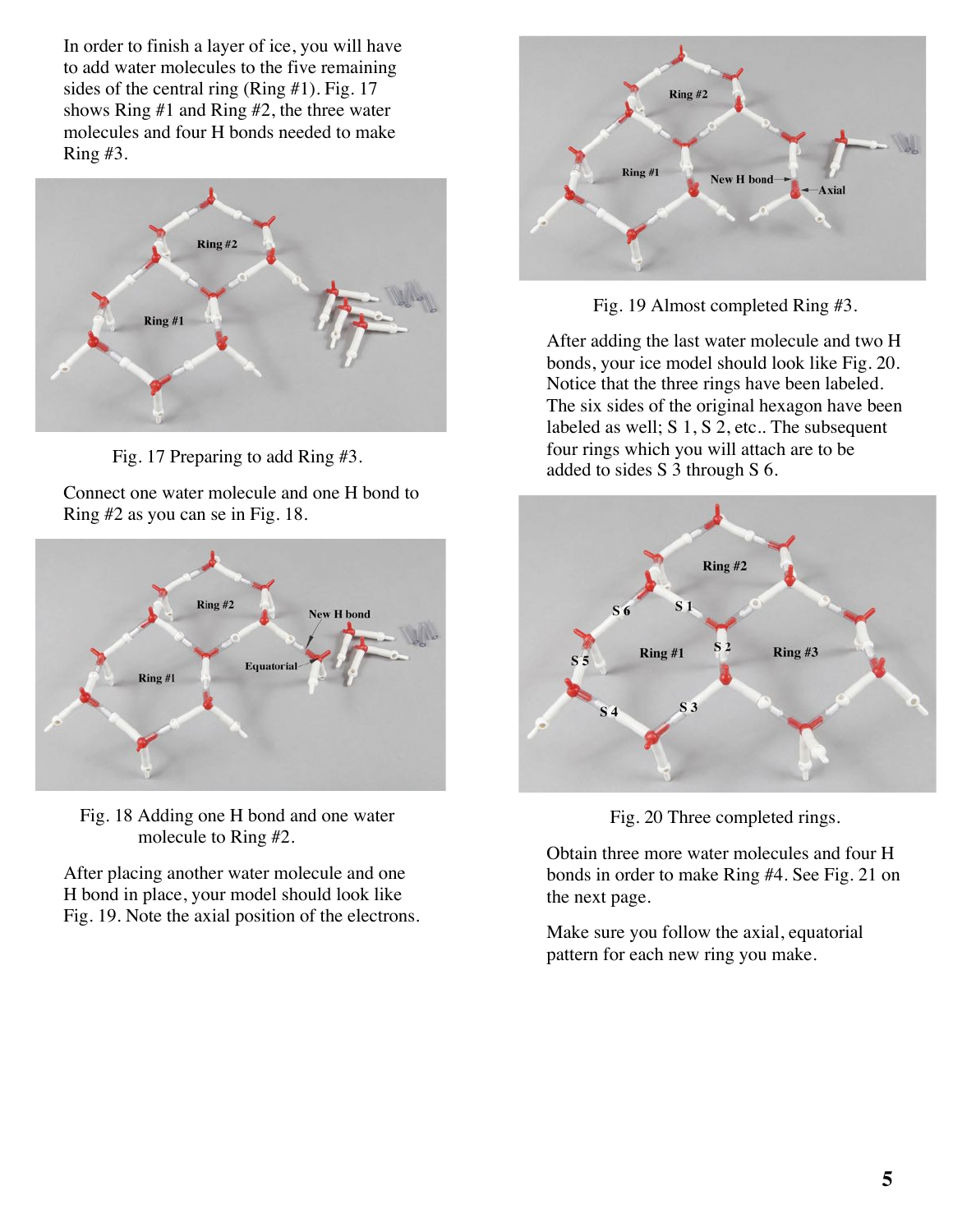

Fig. 21 Preparing to make Ring #4 on S 3.

In Fig. 22, you will see four completed rings.



Fig. 22 An ice model with four rings.

Using three more water molecules and four H bonds, extend Ring #5 on S 4 and compare with Fig. 23 below.



Fig. 23 An ice model with five rings.

Using three more water molecules and four H bonds, extend Ring #6 on S 5 and compare with Fig. 24 below.



Fig. 24 An ice model with six rings.

For making the final ring to complete the ice layer, find two water molecules and three H bonds, and then attach them at S 6.

Compare your model to Fig. 25. Make sure that you have alternated axial and equatorial oxygen lone pairs of electrons.

It may also be helpful to turn the model over in order to see that the free hydrogen atoms are also alternating axially and equatorially as is Fig. 26.